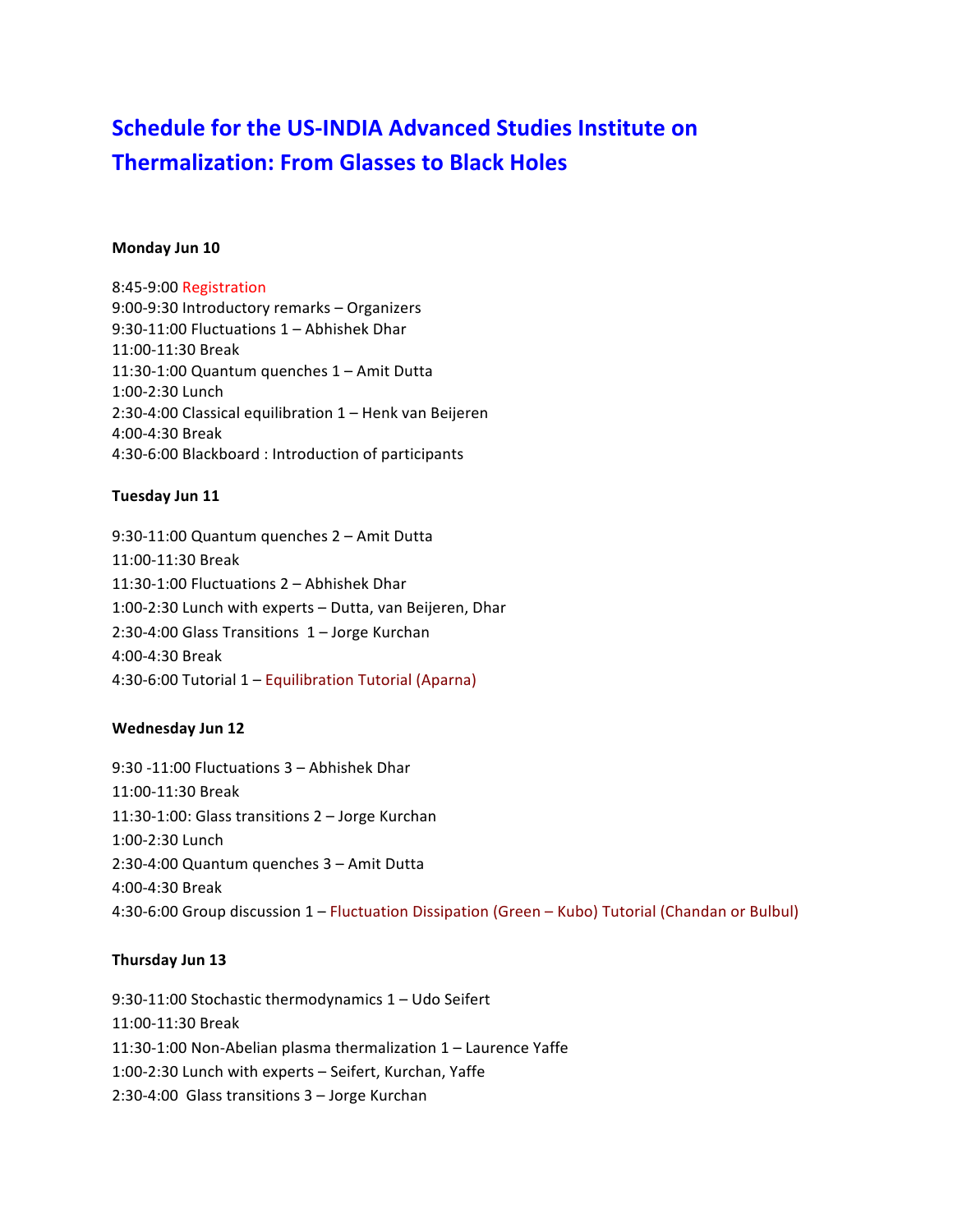#### **Friday Jun 14**

9:30-11:00 Non-Abelian plasma thermalization 2 - Laurence Yaffe 11:00-11:30 Break 11:30 -1:00 1D Hydrodynamics- Henk van Beijeren 1:00-2:30 Lunch 2:30-4:00 Stochastic thermodynamics  $2 -$  Udo Seifert 4:00-4:30 Break 4:30-6:00 Tutorial 2 - Holography Tutorial (Mandal + Matt)

## Saturday Jun 15

9:30-11:00 KPZ equation - Henk van Beijeren 11:00-11:30 Break 11:30 -1:00 Stochastic thermodynamics 3 - Udo Seifert 1:00-2:30 Lunch 2:30-4:00 Non-Abelian plasma thermalization 3 - Laurence Yaffe

#### **Monday Jun 17**

11:30-1:00 Quantum quenches 1 - Alessandro Silva 1:00-2:30 Lunch 2:30-4:00 Coarsening and thermal quenches  $1$  – Leticia Cugliandolo 4:00-4:30 Break 4:30-6:00 Quantum ergodicity 1 - Anatoli Polkovnikov

#### **Tuesday Jun 18**

9:30-11:00 Coarsening and thermal quenches 2 - Leticia Cugliandolo 11:00-11:30 Break 11:30-1:00 Quantum quenches 2 - Alessandro Silva 1:00-2:30 Lunch with experts - Silva, Cugliandolo and Polkovnikov 2:30-4:00 Quantum ergodicity 2 - Anatoli Polkovnikov 4:00-4:30 Break 4:30-6:00 Falling out of Equilibrium Tutorial (Bulbul or Chandan)

## **Wednesday Jun 19**

9:30-11:00 Quantum information and black holes 1 - Patrick Hayden 11:00-11:30 Break